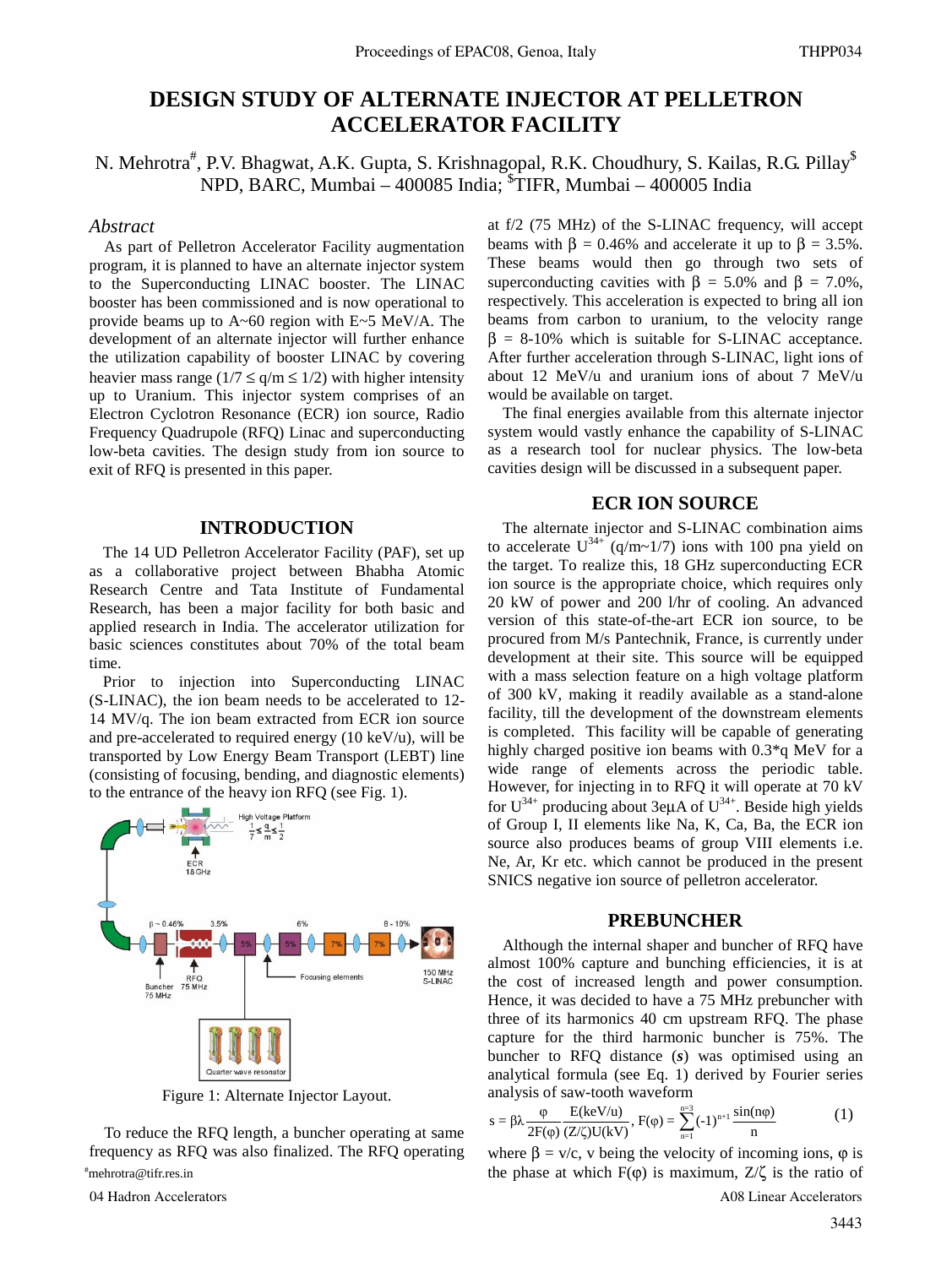atomic number to mass number for the respective ions. All heavy ions with different  $Z/\zeta$  can be bunched in the same drift length by keeping  $ZU(kV)/\zeta$  constant, as all ions will have same  $β$  (see Fig. 2). The maximum bunching voltage was determined from maximum energy spread accepted by the first cell of RFQ (see Eq. 2).

 $\Delta W/u = [(qU_0/m) \beta_s^2 c^2 A_{10} (\phi_s \cos \phi_s - \sin \phi_s)]^{1/2}$  (2)

For our case,  $\phi_s = -90^0$ , m = 1.001,  $\Delta W = 0.285$  keV/u. This corresponds to bunching voltage of 2.1 kV. The prebuncher will focus the beam at the exit of RMS to minimize longitudinal defocusing of the beam, howsoever small, in the RMS.



Figure 2: Bunched beam at RFQ entry.

# **RFQ LINAC**

Among the ultra low velocity accelerating structures for heavy ions, RFQ holds merit in terms of beam quality and efficient acceleration. The choice of operating frequency of 75 MHz was driven by S-LINAC frequency and power dissipation in the RFQ. The pre-acceleration voltage (V) was then decided by the capability to machine the first RFQ cell i.e. the cutting tool should be able to cut cells of length βλ and depth m<sup>\*</sup>(a-1). Hence, V=  $10<sup>*</sup>$ m/q was selected so that the first period has a length of 1.8cm.

#### *Radial Matching Section (RMS)*

The RMS consisting of 8 cells, of which the first 2 cells form the flange and gap to vane, matches the spatially focussed beam to the transient focussing and acceptance of the RFQ. It was optimized using our analysis [1] as outlined below. Starting with the potential function

$$
U(r, \theta, z) = \frac{U_0}{2} \sum_{n=1}^{\infty} \sum_{n=1}^{n} A_{mn} I_n(mkr) \cos (n\theta) \sin (mkz)
$$

where,  $m=2s+1$ ,  $n=2(2p+1)$ ,  $s, p=0,1,2...$  and taking first two terms for quadrupolar symmetry, the analytical results for vane profile in RMS is given by

$$
(a/r_0)^2 = 2/[Sinkz (3 - Sin^2kz)]
$$
 (3)

The vanes cannot be extended to the cavity end walls. Hence, this profile becomes inadequate. It is then scaled up according to

$$
a_{new}r_0 = s(a/r_0 - 1) + 1
$$
\n<sup>(4)</sup>

s being the scaling parameter.

The choice of scaling factor was then optimized (see Fig. 3) using LIDOS.RFQ.DESIGNER [2]. Eqs. 3 and 4 were then used to generate the longitudinal vane profile in RMS (see Fig. 4). With this vane profile, mismatching of 1.04 and 95% overlap of particle ellipses with the acceptance ellipse was achieved. This optimisation leads to low amplitude envelope oscillations caused by the mismatched input beam.



#### *Cell Parameters*

This heavy ion RFQ was designed with constant mean aperture radius  $(r_0)$  in order to keep the intervane capacitance per unit length constant. The smooth variation approach was utilized for optimizing modulation and phase in the design (see Fig. 5).



A short bunching section was introduced to capture some part of 25% unbunched beam. This explains the slow variation of phase along the RFQ. The defocusing factor was increased faster to take advantage of the already bunched beam (see Fig. 6). Due to this, the longitudinal and transverse phase advances cross over (see Fig. 7). The salient feature of this design is the final phase of  $-20^0$ .